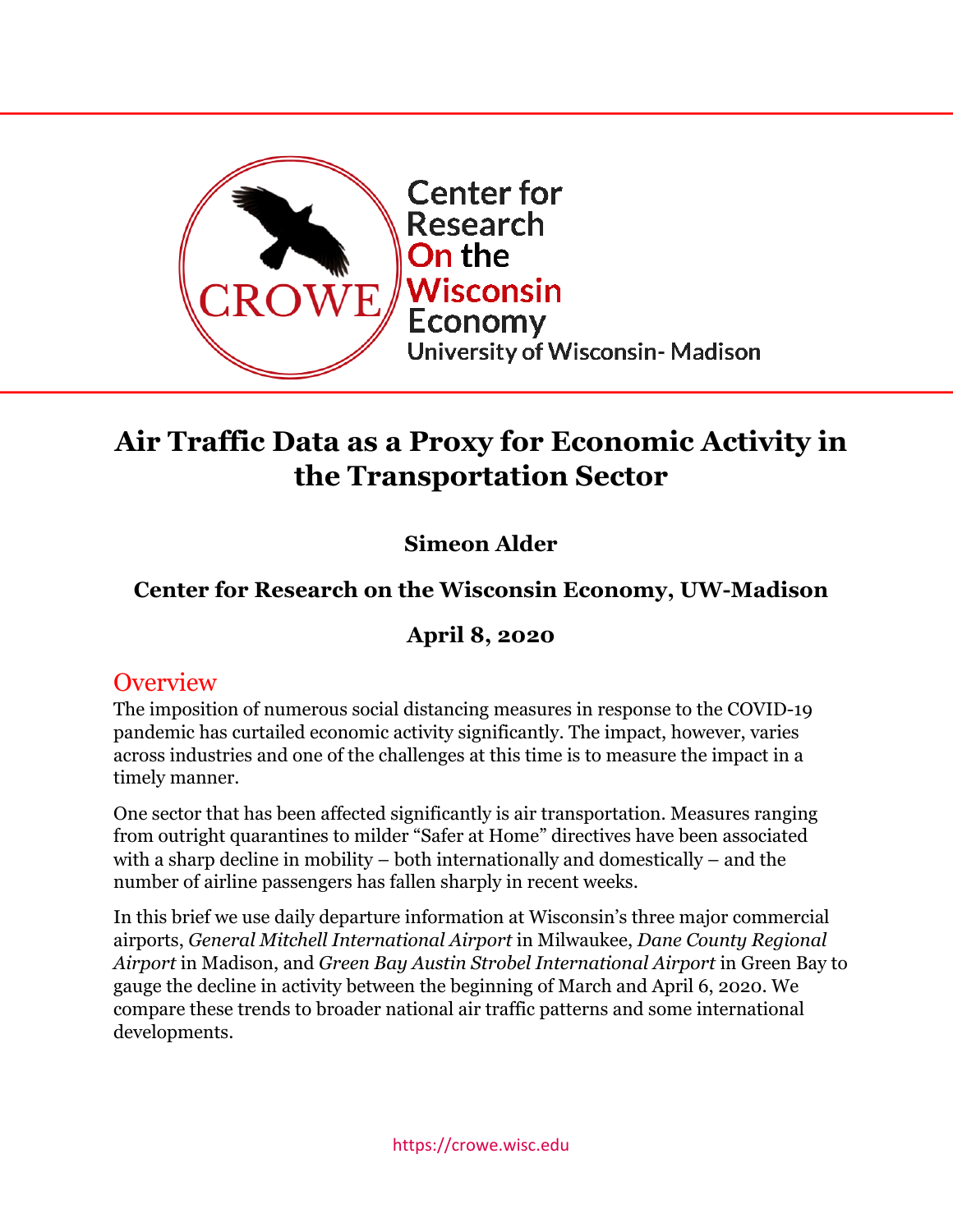We also measure foot traffic at retail outlets at the three Wisconsin airports in order to estimate the decline in the numbers of passengers and hence seat load factors in addition to the somewhat coarser data on flight departures.

In addition to providing individual travel services, the industry also plays an important role in the transportation of goods. While timely data on the movement of cargo is scarce, there is some evidence that airborne freight capacity is in short supply. This is of independent interest since it is likely to affect the shape of the broader economic recovery once the most stringent social distancing measures are lifted. The extent to which domestic and international supply chains can be restored quickly depends, in part, on the availability of adequate transportation capacity. The timely restoration of these supply chains, in turn, is one of admittedly many factors that determines if the recovery is *V* rather than *U-*shaped.

#### Data Source

We use data provided by *FlightStats.com* for daily flight status information at the three Wisconsin airports. We are mainly interested in the developments since mid-March, which is when the salient social distancing measures were starting to take effect.

We track the daily *departures* from each airport using historical flight status information. In particular, we classify "On Time", "Delayed", and "Diverted" as successful departures. "Cancelled" flights are failed departures. Since mid-March, a growing number of flights has an "Unknown" status. Typically, these are scheduled flights with no push-back (from gate) time or runway ("wheels up") time and no arrival information. We treat them like cancellations and hence as failed departures. In some industry publications, these flights are described as "Removed from Schedule".1

In addition, we gather evidence for the broader domestic and international markets from *Cirium*, which is *FlightStats'* UK-based parent company, *OAG*, and the *Transportation Security Administration* (TSA).

The foot-traffic data was provided by *SafeGraph*, which measures foot-traffic patterns at 3.6 million commercial points-of-interest from over 45 million mobile devices in the United States.2

# Departures from Wisconsin Airports

The following plots show the number of daily departures from the Milwaukee, Madison, and Green Bay airports. In early March, we show departures for the first two Mondays. Starting March 16, we're plotting daily departures. The number of cancellations and removals rises sharply in the third week of March. As airlines adjusted their schedules in

<sup>1</sup> Codeshare flights are collapsed to a single departure and classified as a success or failure.

<sup>2</sup> A more detailed description of SafeGraph's database is available in Noah Williams' April 2, 2020 CROWE data brief, which is available here.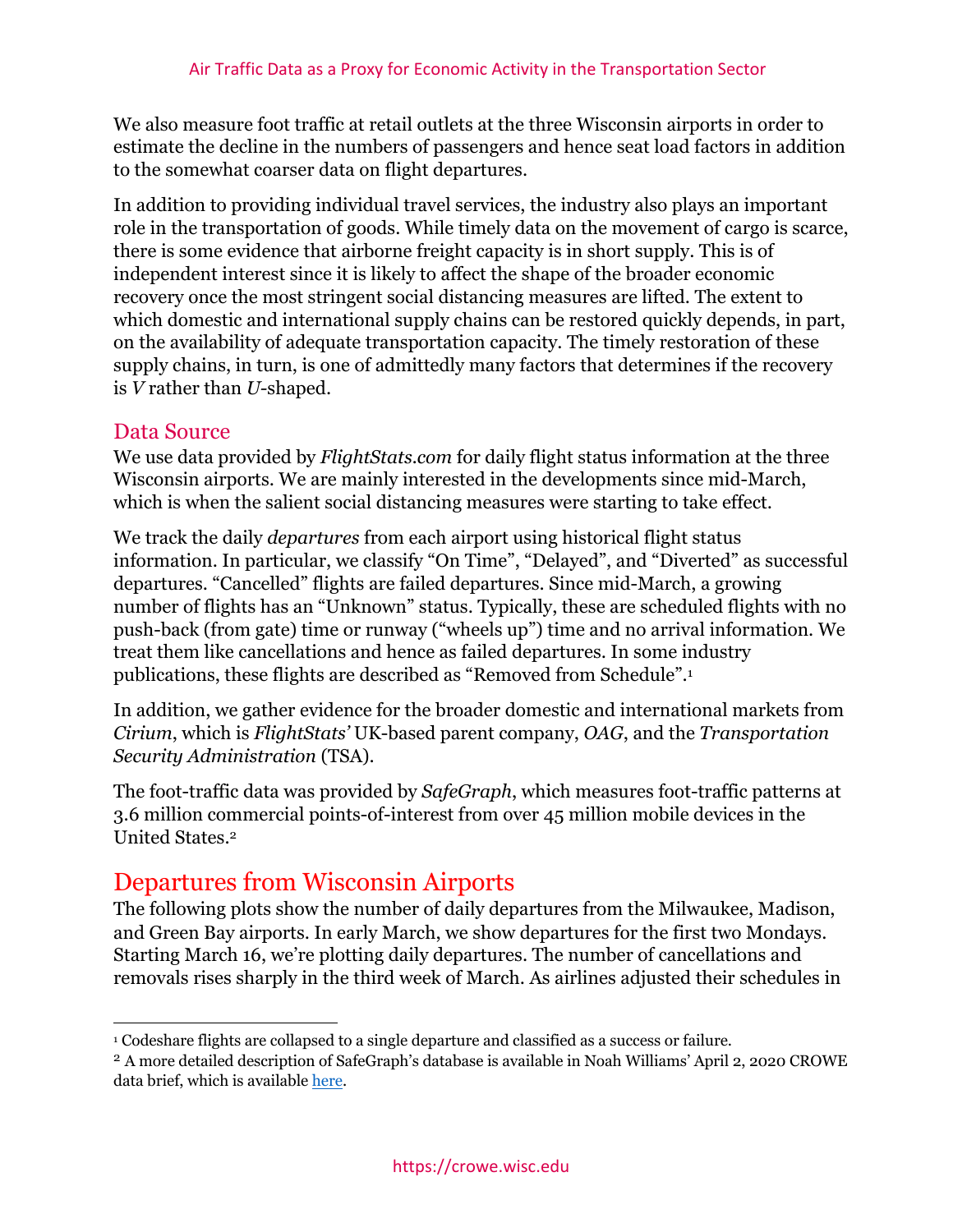late March and early April, the number of removals gradually diminishes. This effect is somewhat of a technicality related to the fact that records are created 72 hours prior to a flight's scheduled departure. The thinning of schedules implies that fewer flight records are initiated in the first place and hence don't need to be removed over the next 72 hours.



https://crowe.wisc.edu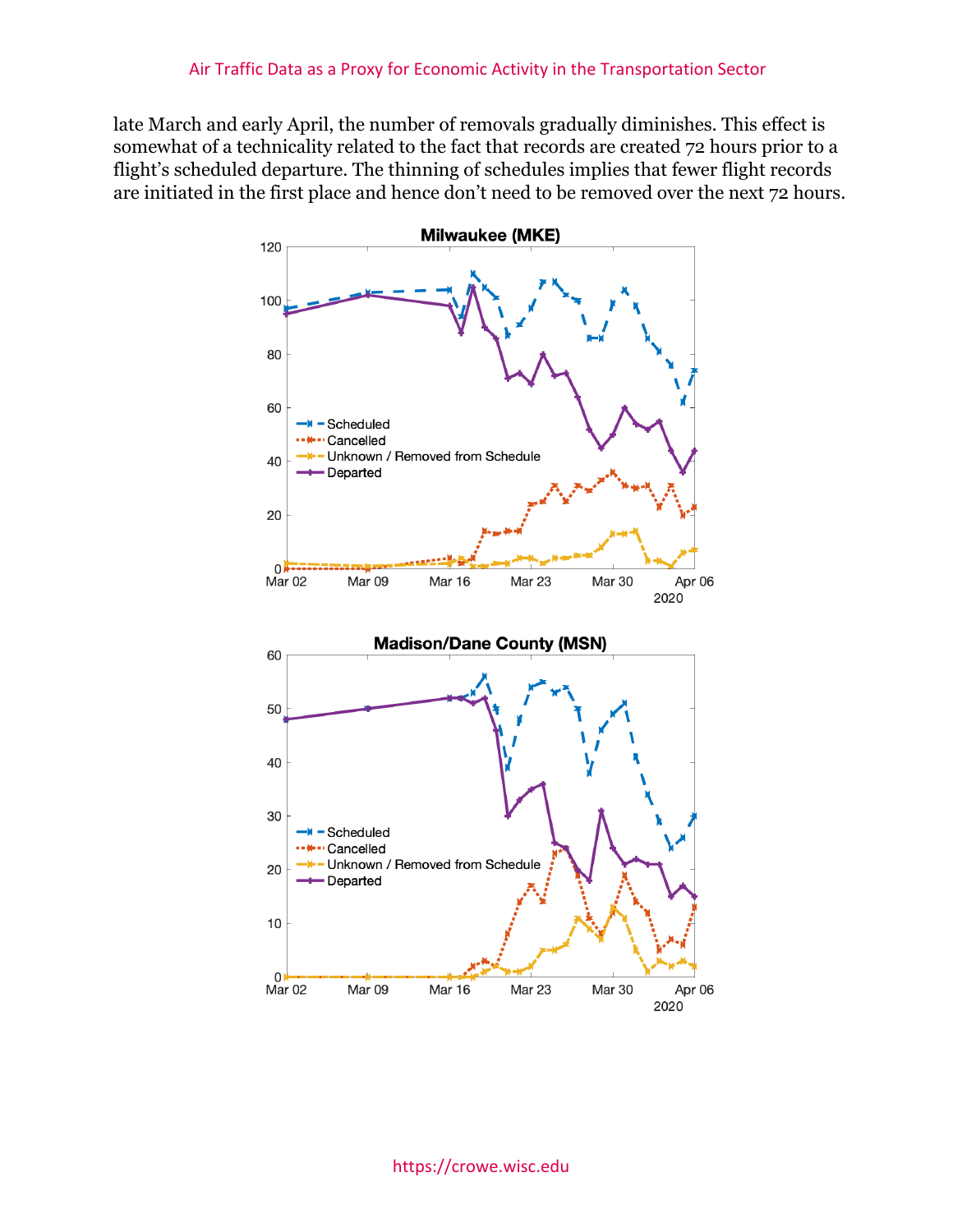

Over the course of the three-week period spanning March 16 to April 6, the number of actual flights (departures) dropped by approximately 55% at the Milwaukee airport, 70% at Dane County Regional, and 73%.3 Due to the small number of flights, even prior to the pandemic, the data series for Green Bay is rather volatile, but the overall trend is clearly down.

How do these numbers compare to the broader air traffic patterns in the United States, in China, and globally?

As of April 6, the number of all flights with an origin or destination in the United States compared to the same weekday one year earlier declined by 45.2%, according to *OAG*, an air travel data provider.4 The number of international flights with either a U.S. origin or destination dropped even more.

According to *Cirium*, the impact of the various public health measures in China started to affect domestic air traffic in late January. The daily number of flights dropped from close to 13,000 on January 22 to 1,816 by February 13, an 85% decline over the course of three weeks, approximately. By early March, the numbers recovered to about 5,000 flights per day and have plateaued there since then.

The drop in the number of international flights in and out of China is significantly sharper. Compared to the pre-crisis level of about 2,800 daily flights, the number has dropped by almost 98% to less than one hundred daily flights since April 2.

<sup>3</sup> There are sizeable weekday effects in flight schedules. The Monday-to-Monday comparison from March 16 to April 6, however, is not driven by any of these.

<sup>4</sup> Chart available at https://www.oag.com/coronavirus-airline-schedules-data.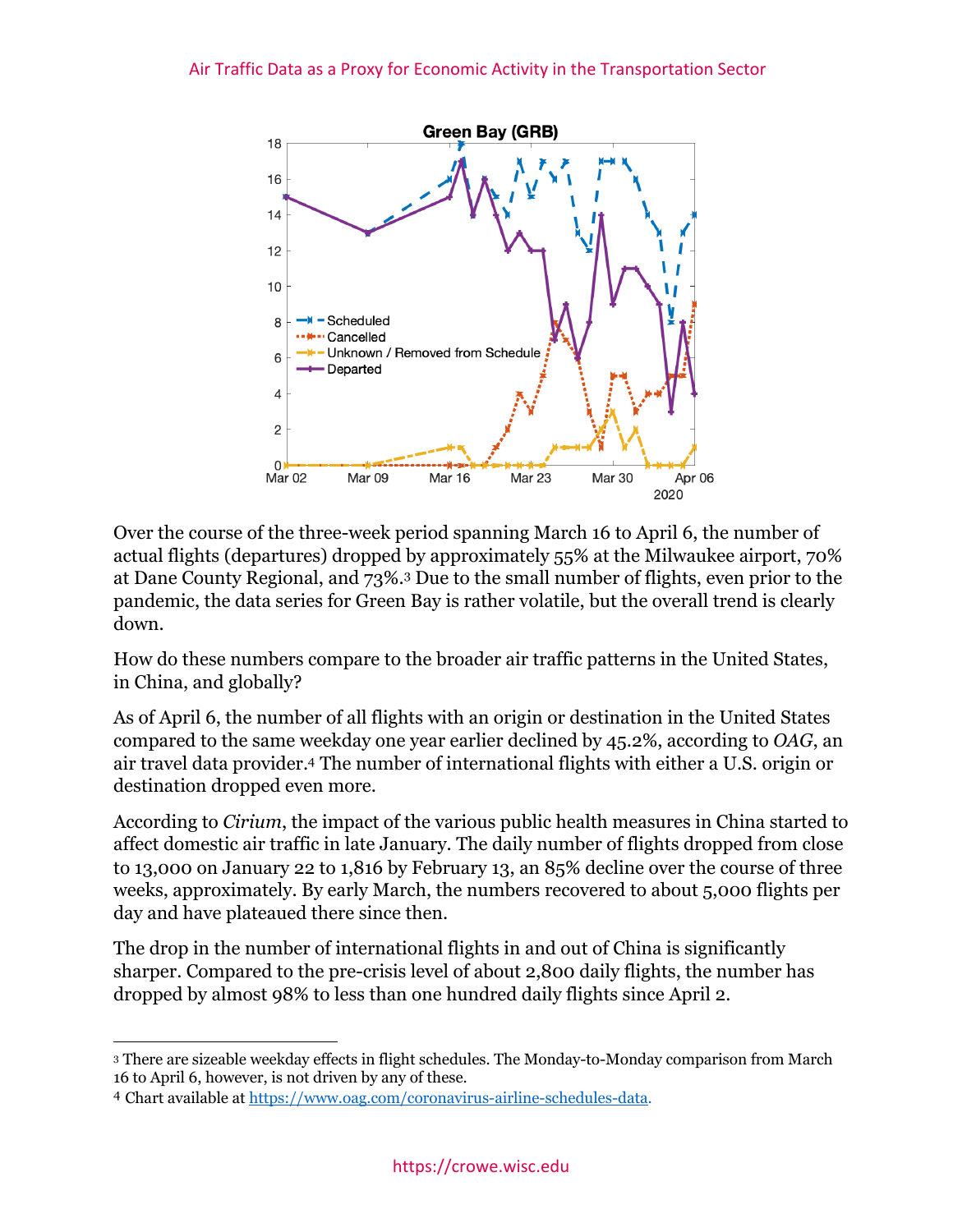According to *Flightradar24*, the global number of commercial flights dropped from approximately 110,000 per day in January of 2020 to 26,700 on April 5, with a very small recovery in the past two days. The bulk of this 75% drop in the number of flights occurred in the three-week period from March 13 to April 6, 2020. Major European countries and the three aviation hubs Singapore, Hongkong, and the United Arab Emirates (UAE) all saw year-on-year declines of 89% or more.

While large by any standard, the decline in the U.S. is more muted than the broader global market, at least so far. Compared to the national trend, the daily departure counts at the three Wisconsin airports declined more sharply (-55% vs. -45%). It remains to be seen if this is a broader pattern that generally distinguishes peripheral airports from more central hubs or whether Wisconsin stands out even from other peripheral locations.

#### Passengers vs. Flights

While the year-on-year reduction in completed U.S. flights is about 45%, daily data released by the TSA show a more significant drop in the number of passengers, suggesting a sharp decline in seat load factors (the number of occupied seats relative to the number of available seats or capacity).5 Put differently, the drop in economic activity may be more dramatic than the change in the number of flights suggests and this appears to be the case nationally, as well as locally in Wisconsin.



Between March 1 and April 6 of this year, the total traveler checkpoint throughput dropped from 2.3 million per day to 97,130, a 95% decline (blue dotted line in the figure

<sup>5</sup> The TSA data is available at https://www.tsa.gov/coronavirus/passenger-throughput.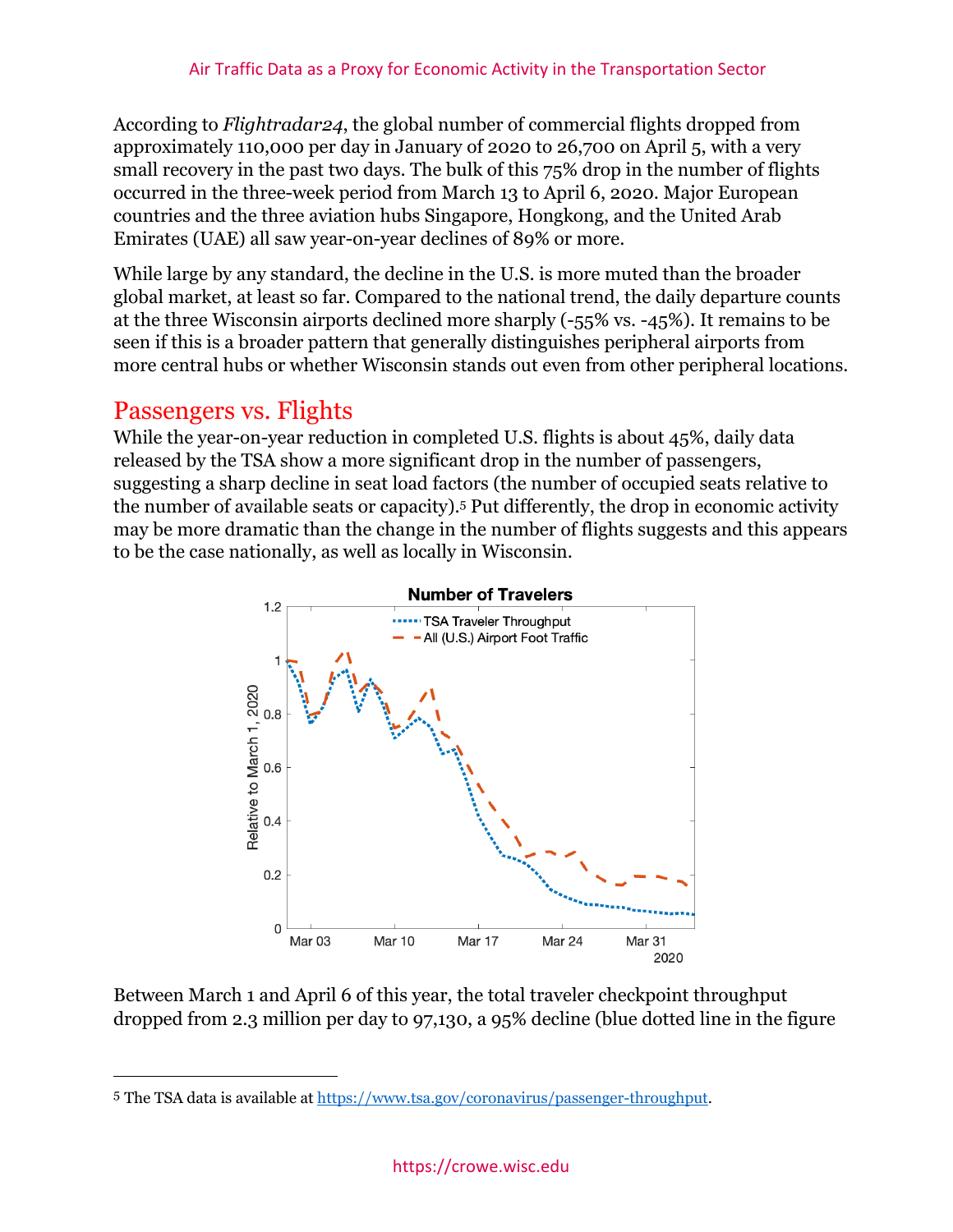above), approximately.6 Although we do not have disaggregated checkpoint numbers for the three Wisconsin airports, the *SafeGraph* data measuring mobile-phone-based foot traffic at these locations suggest a decline in foot traffic of 90% or more between March 1 and April 4 (see figure below).



How accurately does the *SafeGraph* data capture the decline in airline passengers? At this point, we cannot provide a definitive answer. Based on a comparison of *SafeGuard* traffic for all U.S. airports with the TSA traveler throughput over the same time horizon, it appears that the point-of-sale foot traffic underestimates the decline. The orange dashed line "Number of Travelers" figure on the previous page plots a decline of 86% (compared to 95% for the TSA checkpoints). Together, the TSA and *SafeGraph* data suggest that passenger numbers at the Wisconsin airports may have dropped even more than the national decline of 95%.

Given the more "moderate" decline in the number of completed flights, both nationally and in Wisconsin, this implies a sharp drop in seat load factors.

This drop in air travel is, not surprisingly, noticeable in airfares. There is no sign of weakening fares in the February 2020 Consumer Price Index (available here) since this predates the introduction of social distancing measures in the U.S. There is, however, anecdotal evidence for significant fare reductions. Travel sites such as Google Flights list transcontinental non-stop fares for as low as \$14 (Baltimore to Los Angeles) or \$19 (Fort Lauderdale to Los Angeles).

One reason for CROWE's focus on aviation is the availability of (almost) real-time data. During an exceptionally fluid economic downturn, this allows the center to track

<sup>6</sup> The year-on-year decline for April 4 is 94%.